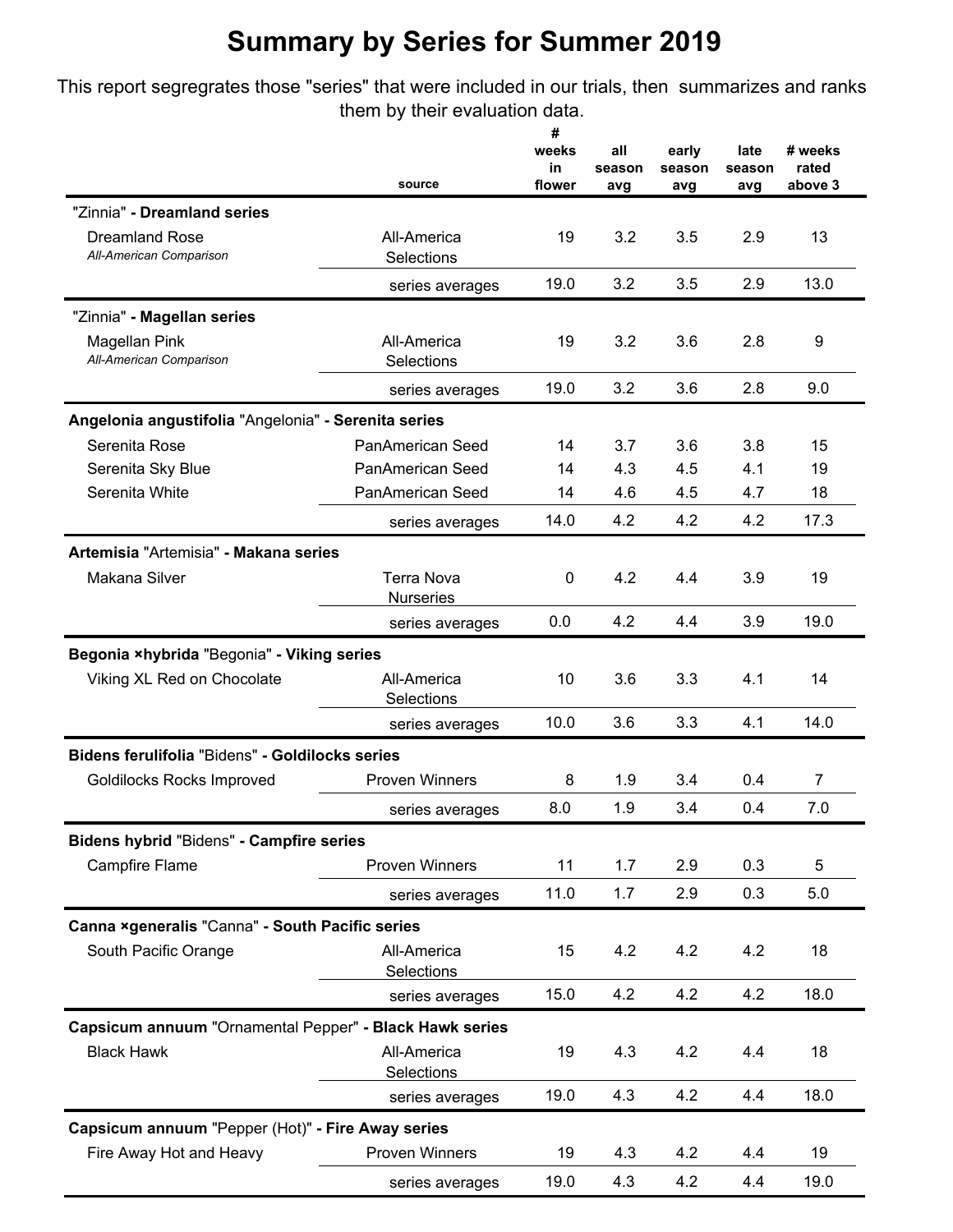|                                                          | source                                  | #<br>weeks<br>in<br>flower | all<br>season<br>avg | early<br>season<br>avg | late<br>season<br>avg | # weeks<br>rated<br>above 3 |
|----------------------------------------------------------|-----------------------------------------|----------------------------|----------------------|------------------------|-----------------------|-----------------------------|
| Capsicum annuum "Ornamental Pepper" - Onyx Red series    |                                         |                            |                      |                        |                       |                             |
| Onyx Red                                                 | All-America<br>Selections               | 18                         | 4.1                  | 3.9                    | 4.4                   | 18                          |
|                                                          | series averages                         | 18.0                       | 4.1                  | 3.9                    | 4.4                   | 18.0                        |
| Catharanthus roseus "Vinca" - Mega Bloom series          |                                         |                            |                      |                        |                       |                             |
| Mega Bloom Dark Red                                      | AmeriSeed                               | 19                         | 4.2                  | 4.2                    | 4.3                   | 17                          |
| Mega Bloom Orchid Halo                                   | All-America                             | 19                         | 4.3                  | 4.4                    | 4.1                   | 18                          |
| Mega Bloom Pink Halo                                     | Selections<br>All-America<br>Selections | 19                         | 3.9                  | 4.2                    | 3.7                   | 16                          |
|                                                          | series averages                         | 19.0                       | 4.1                  | 4.3                    | 4.0                   | 17.0                        |
| Celosia argentea "Celosia" - Asian Garden series         |                                         |                            |                      |                        |                       |                             |
| Asian Garden                                             | All-America<br>Selections               | 18                         | 4.1                  | 4.1                    | 4.1                   | 18                          |
|                                                          | series averages                         | 18.0                       | 4.1                  | 4.1                    | 4.1                   | 18.0                        |
| Cosmos bipinnatus "Cosmos" - Casanova series             |                                         |                            |                      |                        |                       |                             |
| Casanova Pink                                            | Floragran                               | 8                          | 1.4                  | 2.6                    | 0.1                   | 1                           |
| Casanova Red                                             | Floragran                               | 8                          | 2.4                  | 3.5                    | 1.2                   | 8                           |
| Casanova Violet                                          | Floragran                               | $\overline{7}$             | 1.2                  | 2.3                    | 0.0                   | 3                           |
| Casanova White                                           | Floragran                               | 9                          | 1.7                  | 3.3                    | 0.1                   | 6                           |
|                                                          | series averages                         | 8.0                        | 1.7                  | 2.9                    | 0.3                   | 4.5                         |
| Cuphea hyssopifolia "Cuphea" - FloriGlory series         |                                         |                            |                      |                        |                       |                             |
| <b>FloriGlory Diana</b>                                  | All-America<br>Selections               | 18                         | 4.6                  | 4.5                    | 4.6                   | 19                          |
|                                                          | series averages                         | 18.0                       | 4.6                  | 4.5                    | 4.6                   | 19.0                        |
| Dahlia xhybrida "Dahlia" - Venti series                  |                                         |                            |                      |                        |                       |                             |
| Venti Red+White                                          | Selecta                                 | 16                         | 3.5                  | 4.3                    | 2.6                   | 11                          |
| Venti Royal Purple                                       | Selecta                                 | 19                         | 4.2                  | 4.8                    | 3.6                   | 16                          |
| Venti Tequila Sunrise                                    | Selecta                                 | 19                         | 4.0                  | 4.6                    | 3.3                   | 13                          |
|                                                          | series averages                         | 18.0                       | 3.9                  | 4.6                    | 3.2                   | 13.3                        |
| Dianthus barbatus interspecific "Dianthus" - Jolt series |                                         |                            |                      |                        |                       |                             |
| <b>Jolt Pink</b>                                         | All-America<br>Selections               | 16                         | 4.4                  | 4.6                    | 4.1                   | 18                          |
|                                                          | series averages                         | 16.0                       | 4.4                  | 4.6                    | 4.1                   | 18.0                        |
| Dianthus interspecific "Dianthus" - Supra series         |                                         |                            |                      |                        |                       |                             |
| Supra Pink                                               | All-America<br>Selections               | 19                         | 3.7                  | 3.8                    | 3.7                   | 18                          |
|                                                          | series averages                         | 19.0                       | 3.7                  | 3.8                    | 3.7                   | 18.0                        |
| Euphorbia hybrid "Euphorbia" - Diamond series            |                                         |                            |                      |                        |                       |                             |
| <b>Diamond Snow</b>                                      | <b>Proven Winners</b>                   | 19                         | 4.4                  | 4.8                    | 4.1                   | 19                          |
|                                                          | series averages                         | 19.0                       | 4.4                  | 4.8                    | 4.1                   | 19.0                        |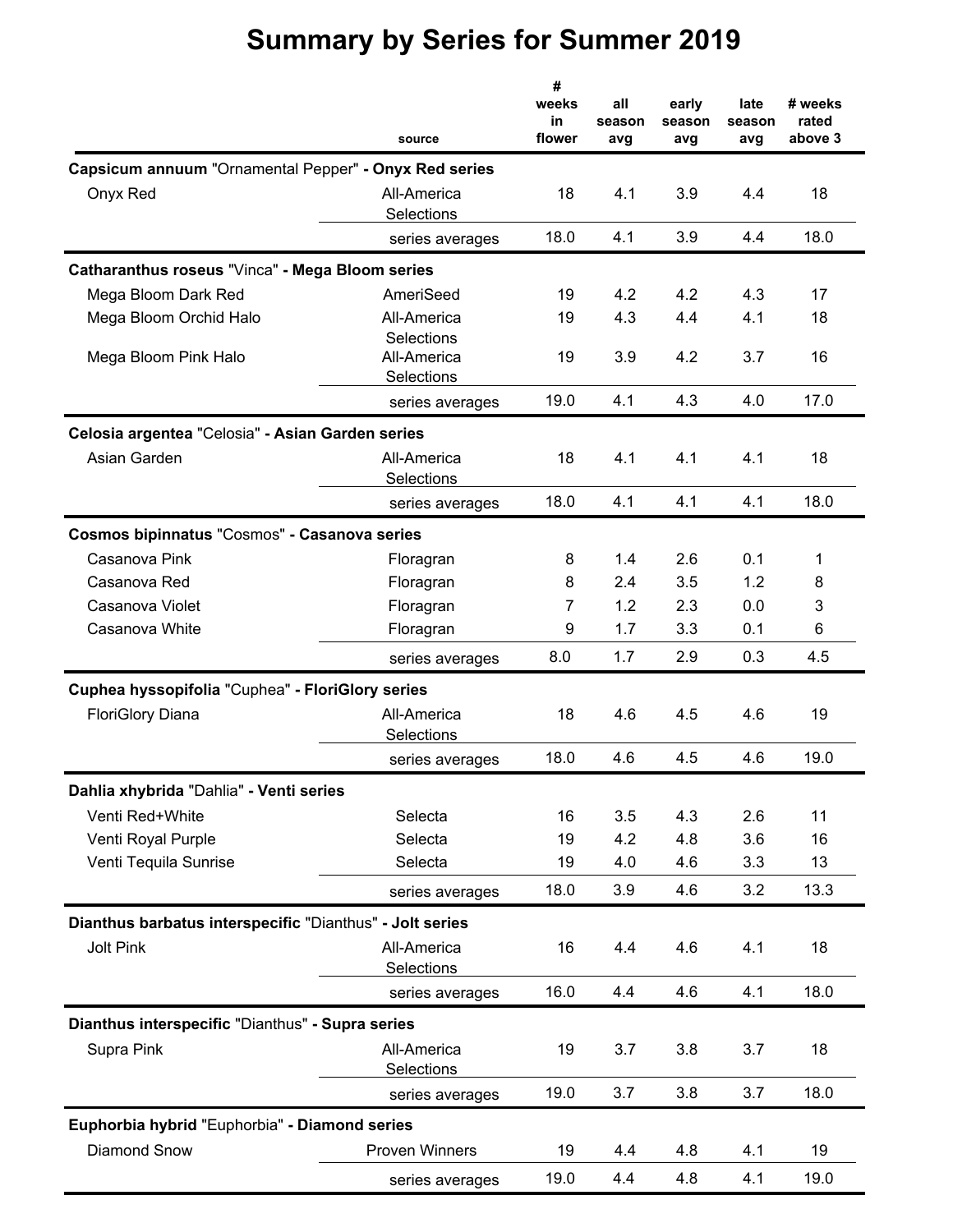|                                                       | source                    | #<br>weeks<br>in<br>flower | all<br>season<br>avg | early<br>season<br>avg | late<br>season<br>avg | # weeks<br>rated<br>above 3 |
|-------------------------------------------------------|---------------------------|----------------------------|----------------------|------------------------|-----------------------|-----------------------------|
| Gaillardia hybrid "Gaillardia" - Heat It Up series    |                           |                            |                      |                        |                       |                             |
| Heat It Up Scarlet                                    | <b>Proven Winners</b>     | 19                         | 4.2                  | 4.6                    | 3.7                   | 18                          |
| Heat It Up Yellow                                     | <b>Proven Winners</b>     | 19                         | 4.0                  | 4.5                    | 3.5                   | 16                          |
|                                                       | series averages           | 19.0                       | 4.1                  | 4.6                    | 3.6                   | 17.0                        |
| Geranium "Geranium" - Galaxy series                   |                           |                            |                      |                        |                       |                             |
| Galaxy Dark Red                                       | <b>Ball FloraPlant</b>    | 19                         | 4.2                  | 4.3                    | 4.1                   | 18                          |
| <b>Galaxy Pink</b>                                    | <b>Ball FloraPlant</b>    | 18                         | 4.7                  | 4.6                    | 4.7                   | 19                          |
| <b>Galaxy Violet</b>                                  | <b>Ball FloraPlant</b>    | 19                         | 3.6                  | 4.1                    | 3.1                   | 13                          |
| <b>Galaxy White</b>                                   | <b>Ball FloraPlant</b>    | 17                         | 3.9                  | 4.0                    | 3.8                   | 17                          |
|                                                       | series averages           | 18.3                       | 4.1                  | 4.2                    | 3.9                   | 16.8                        |
| Gypsophila muralis "Gypsophila" - Gypsy series        |                           |                            |                      |                        |                       |                             |
| Gypsy White Improved                                  | All-America<br>Selections | 15                         | 2.8                  | 3.7                    | 1.8                   | 12                          |
|                                                       | series averages           | 15.0                       | 2.8                  | 3.7                    | 1.8                   | 12.0                        |
| Helianthus "Sunflower" - Suncredible series           |                           |                            |                      |                        |                       |                             |
| Suncredible Yellow                                    | <b>Proven Winners</b>     | 18                         | 4.2                  | 4.6                    | 3.7                   | 17                          |
|                                                       | series averages           | 18.0                       | 4.2                  | 4.6                    | 3.7                   | 17.0                        |
| Impatiens walleriana "Impatiens" - Beacon series      |                           |                            |                      |                        |                       |                             |
| Beacon Bright Red                                     | PanAmerican Seed          | 19                         | 4.0                  | 3.7                    | 4.4                   | 15                          |
| <b>Beacon Coral</b>                                   | PanAmerican Seed          | 17                         | 2.9                  | 3.7                    | 2.1                   | 11                          |
| Beacon Orange                                         | PanAmerican Seed          | 19                         | 3.1                  | 3.5                    | 2.7                   | 12                          |
| Beacon Salmon                                         | PanAmerican Seed          | 19                         | 3.3                  | 3.7                    | 2.9                   | 12                          |
| <b>Beacon Violet Shades</b>                           | <b>PanAmerican Seed</b>   | 19                         | 3.8                  | 3.7                    | 3.8                   | 18                          |
| <b>Beacon White</b>                                   | PanAmerican Seed          | 19                         | 2.8                  | 3.3                    | 2.3                   | 5                           |
|                                                       | series averages           | 18.7                       | 3.3                  | 3.6                    | 3.0                   | 12.2                        |
| Impatiens walleriana "Impatiens" - Rockapulco series  |                           |                            |                      |                        |                       |                             |
| Rockapulco Orange                                     | <b>Proven Winners</b>     | 12                         | 3.1                  | 3.9                    | 2.2                   | 10                          |
|                                                       | series averages           | 12.0                       | 3.1                  | 3.9                    | 2.2                   | 10.0                        |
| Impatiens walleriana "Impatiens" - Super Elfin series |                           |                            |                      |                        |                       |                             |
| Super Elfin Orange Bright                             | PanAmerican Seed          | 19                         | 3.7                  | 3.7                    | 3.7                   | 13                          |
| Super Elfin XP White                                  | PanAmerican Seed          | 19                         | 2.7                  | 3.1                    | 2.2                   | $\overline{2}$              |
|                                                       | series averages           | 19.0                       | 3.2                  | 3.4                    | 2.9                   | 7.5                         |
| Ipomoea hybrid "Sweet Potato" - Sweet Caroline series |                           |                            |                      |                        |                       |                             |
| <b>Sweet Caroline Red Hawk</b>                        | <b>Proven Winners</b>     | 0                          | 4.6                  | 4.3                    | 5.0                   | 19                          |
| <b>Sweet Caroline Red Hawk</b>                        | <b>Proven Winners</b>     | 0                          | 4.8                  | 4.7                    | 5.0                   | 19                          |
|                                                       | series averages           | 0.0                        | 4.7                  | 4.5                    | 5.0                   | 19.0                        |
| Isotoma axillaris "Isotoma" - Patti's series          |                           |                            |                      |                        |                       |                             |
| Patti's Pink                                          | <b>Proven Winners</b>     | 16                         | 2.4                  | 3.9                    | 0.8                   | 7                           |
|                                                       | series averages           | 16.0                       | 2.4                  | 3.9                    | 0.8                   | 7.0                         |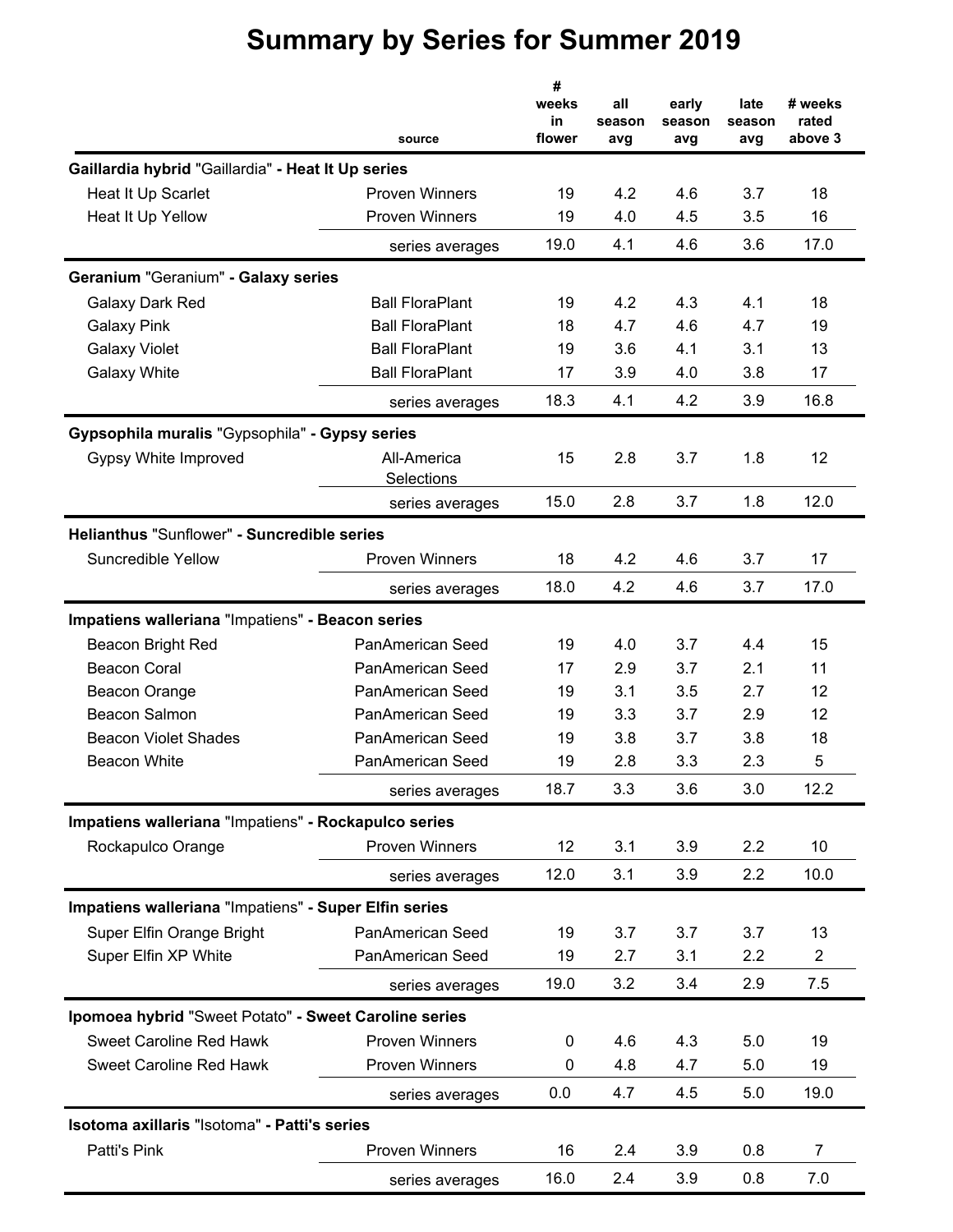|                                                               | source                | #<br>weeks<br>in<br>flower | all<br>season<br>avg | early<br>season<br>avg | late<br>season<br>avg | # weeks<br>rated<br>above 3 |
|---------------------------------------------------------------|-----------------------|----------------------------|----------------------|------------------------|-----------------------|-----------------------------|
| Lantana camara "Lantana" - Luscious series                    |                       |                            |                      |                        |                       |                             |
| Luscious Goldengate                                           | <b>Proven Winners</b> | 19                         | 4.6                  | 4.6                    | 4.6                   | 19                          |
|                                                               | series averages       | 19.0                       | 4.6                  | 4.6                    | 4.6                   | 19.0                        |
| Lavatera trimestris "Lavatera" - Patio series                 |                       |                            |                      |                        |                       |                             |
| Patio Pink                                                    | Floragran             | 6                          | 1.7                  | 2.9                    | 0.3                   | 6                           |
| Patio White                                                   | Floragran             | 5                          | 1.5                  | 2.8                    | 0.1                   | 4                           |
|                                                               | series averages       | 5.5                        | 1.6                  | 2.9                    | 0.2                   | 5.0                         |
| Lupinus polyphyllus "Lupine" - Lupini series                  |                       |                            |                      |                        |                       |                             |
| Lupini Blue Shades                                            | Floragran             | 0                          | 1.6                  | 3.0                    | 0.0                   | 7                           |
| Lupini Pink Shades                                            | Floragran             | 0                          | 1.4                  | 2.7                    | 0.0                   | 6                           |
| Lupini Red Shades                                             | Floragran             | 4                          | 1.5                  | 2.9                    | 0.0                   | 7                           |
| Lupini White                                                  | Floragran             | 0                          | 1.2                  | 2.3                    | 0.0                   | 0                           |
| Lupini Yellow Shades                                          | Floragran             | 0                          | 1.4                  | 2.6                    | 0.0                   | $6\phantom{1}6$             |
|                                                               | series averages       | 0.8                        | 1.4                  | 2.7                    | 0.0                   | 5.2                         |
| Lycopersicon esculentum "Tomato" - Goodhearted series         |                       |                            |                      |                        |                       |                             |
| Goodhearted                                                   | <b>Proven Winners</b> | 5                          | 1.1                  | 2.2                    | 0.0                   | 4                           |
|                                                               | series averages       | 5.0                        | 1.1                  | 2.2                    | 0.0                   | 4.0                         |
| Nemesia "Nemesia" - Sunsatia series                           |                       |                            |                      |                        |                       |                             |
| Sunsatia Cranberry Red                                        | <b>Proven Winners</b> | 8                          | 2.2                  | 3.7                    | 0.5                   | 8                           |
|                                                               | series averages       | 8.0                        | 2.2                  | 3.7                    | 0.5                   | 8.0                         |
| Nemesia fruticans "Nemesia" - Aromance series                 |                       |                            |                      |                        |                       |                             |
| <b>Aromance Pink</b>                                          | <b>Proven Winners</b> | 19                         | 4.1                  | 4.4                    | 3.7                   | 16                          |
|                                                               | series averages       | 19.0                       | 4.1                  | 4.4                    | 3.7                   | 16.0                        |
| Osteospermum ecklonis "Sparkler Daisy" - Bright Lights series |                       |                            |                      |                        |                       |                             |
| <b>Bright Lights Berry Rose</b>                               | <b>Proven Winners</b> | 16                         | 2.2                  | 3.0                    | 1.3                   | 4                           |
| <b>Bright Lights Purple</b>                                   | <b>Proven Winners</b> | 19                         | 2.6                  | 3.3                    | 1.8                   | $\overline{7}$              |
| <b>Bright Lights White</b>                                    | <b>Proven Winners</b> | 19                         | 3.4                  | 4.0                    | 2.7                   | 12                          |
|                                                               | series averages       | 18.0                       | 2.7                  | 3.4                    | 1.9                   | 7.7                         |
| Pentas lanceolata "Pentas" - Lucky Star series                |                       |                            |                      |                        |                       |                             |
| Lucky Star Lipstick                                           | PanAmerican Seed      | 18                         | 4.2                  | 3.7                    | 4.7                   | 16                          |
| Lucky Star Violet                                             | PanAmerican Seed      | 19                         | 3.5                  | 3.4                    | 3.6                   | 13                          |
|                                                               |                       |                            |                      |                        |                       |                             |
| Lucky Star White Improved                                     | PanAmerican Seed      | 19                         | 3.9                  | 3.5                    | 4.4                   | 15                          |
|                                                               | series averages       | 18.7                       | 3.9                  | 3.5                    | 4.2                   | 14.7                        |
| Pentas lanceolata "Pentas" - Sunstar series                   |                       |                            |                      |                        |                       |                             |
| Sunstar Lavender                                              | <b>Proven Winners</b> | 19                         | 4.8                  | 4.6                    | 5.0                   | 19                          |
| <b>Sunstar Pink</b>                                           | <b>Proven Winners</b> | 18                         | 3.9                  | 3.8                    | 4.0                   | 19                          |
| <b>Sunstar Red</b>                                            | <b>Proven Winners</b> | 19                         | 4.8                  | 4.6                    | 5.0                   | 19                          |
| <b>Sunstar Rose</b>                                           | <b>Proven Winners</b> | 19                         | 4.7                  | 4.4                    | 4.9                   | 19                          |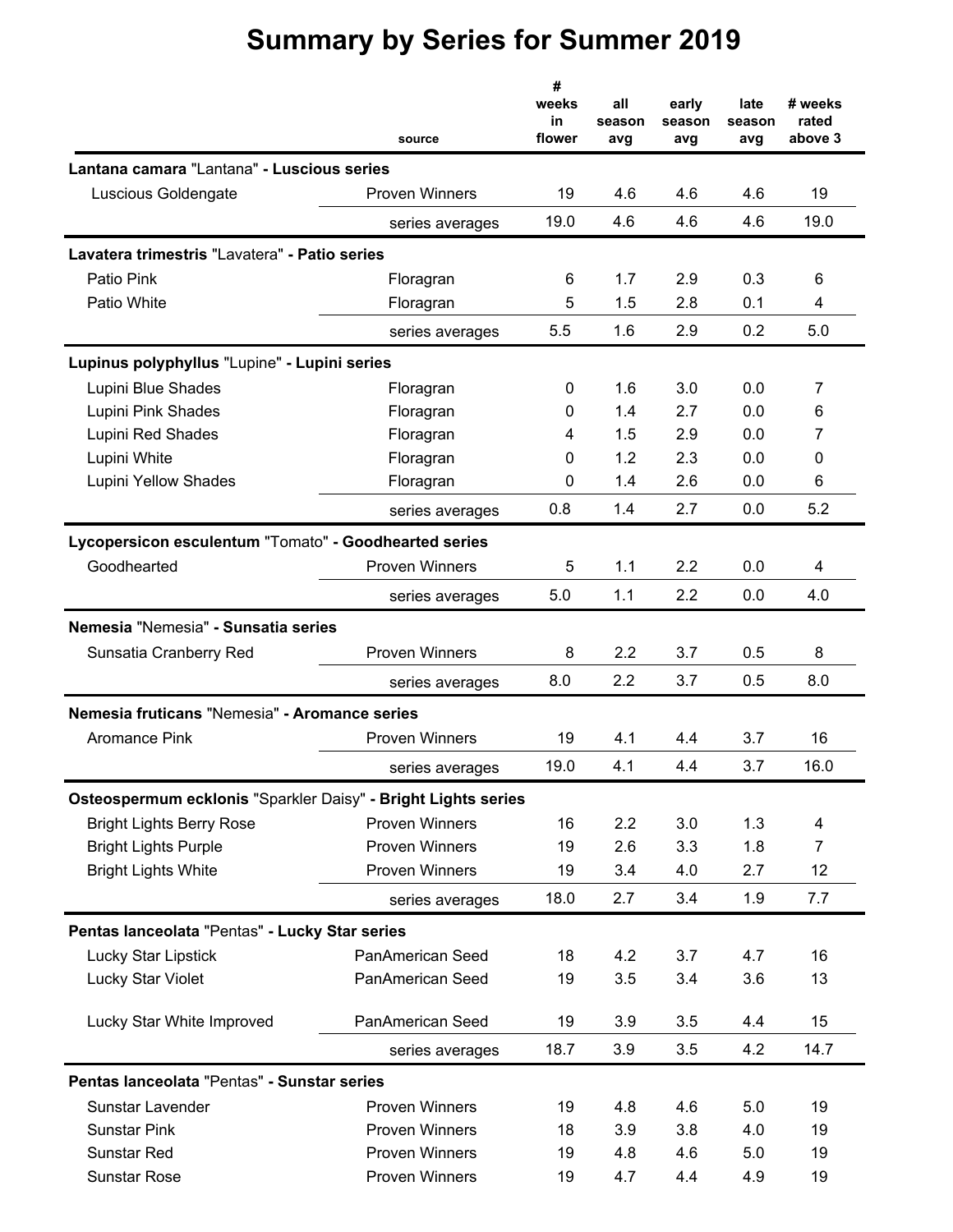|                                                           | source                                   | #<br>weeks<br>in<br>flower | all<br>season<br>avg | early<br>season<br>avg | late<br>season<br>avg | # weeks<br>rated<br>above 3 |
|-----------------------------------------------------------|------------------------------------------|----------------------------|----------------------|------------------------|-----------------------|-----------------------------|
|                                                           | series averages                          | 18.8                       | 4.5                  | 4.3                    | 4.7                   | 19.0                        |
| Petunia ×hybrida "Petunia" - ColorRush series             |                                          |                            |                      |                        |                       |                             |
| ColorRush Purple                                          | <b>Ball FloraPlant</b>                   | 19                         | 3.9                  | 4.4                    | 3.4                   | 16                          |
| <b>ColorRush Watermelon Red</b>                           | <b>Ball FloraPlant</b>                   | 19                         | 3.7                  | 4.0                    | 3.4                   | 15                          |
| <b>ColorRush White</b>                                    | <b>Ball FloraPlant</b>                   | 19                         | 4.6                  | 4.8                    | 4.5                   | 19                          |
|                                                           | series averages                          | 19.0                       | 4.1                  | 4.4                    | 3.8                   | 16.7                        |
| Petunia xhybrida "Petunia, Spreading" - Easy Wave series  |                                          |                            |                      |                        |                       |                             |
| Easy Wave Lavender Sky Blue                               | PanAmerican Seed                         | 14                         | 2.6                  | 3.9                    | 1.2                   | 11                          |
| Easy Wave Pink Passion                                    | PanAmerican Seed                         | 19                         | 3.9                  | 4.2                    | 3.6                   | 14                          |
| Easy Wave Red Improved                                    | PanAmerican Seed                         | 19                         | 3.1                  | 3.5                    | 2.7                   | 13                          |
|                                                           | series averages                          | 17.3                       | 3.2                  | 3.9                    | 2.5                   | 12.7                        |
| Petunia ×hybrida "Petunia" - Headliner series             |                                          |                            |                      |                        |                       |                             |
| <b>Headliner Dark Saturn</b>                              | Selecta                                  | 19                         | 3.8                  | 4.2                    | 3.4                   | 16                          |
|                                                           | series averages                          | 19.0                       | 3.8                  | 4.2                    | 3.4                   | 16.0                        |
| Petunia ×hybrida "Petunia" - Supertunia series            |                                          |                            |                      |                        |                       |                             |
| Supertunia Raspberry Rush                                 | <b>Proven Winners</b>                    | 19                         | 3.2                  | 3.5                    | 2.8                   | 12                          |
| Supertunia Sharon                                         | <b>Proven Winners</b>                    | 19                         | 3.6                  | 4.6                    | 2.5                   | 13                          |
|                                                           | series averages                          | 19.0                       | 3.4                  | 4.1                    | 2.6                   | 12.5                        |
| Petunia ×hybrida "Petunia" - Supertunia Mini Vista series |                                          |                            |                      |                        |                       |                             |
| Supertunia Mini Vista Indigo<br>Improved                  | <b>Proven Winners</b>                    | 19                         | 4.4                  | 4.8                    | 3.9                   | 16                          |
|                                                           | series averages                          | 19.0                       | 4.4                  | 4.8                    | 3.9                   | 16.0                        |
| Petunia ×hybrida "Petunia" - Supertunia Vista series      |                                          |                            |                      |                        |                       |                             |
| Supertunia Vista Snowdrift                                | <b>Proven Winners</b>                    | 19                         | 4.4                  | 4.7                    | 4.2                   | 16                          |
|                                                           | series averages                          | 19.0                       | 4.4                  | 4.7                    | 4.2                   | 16.0                        |
| Petunia ×hybrida "Petunia" - Tidal Wave series            |                                          |                            |                      |                        |                       |                             |
| <b>Tidal Wave Red Velour</b>                              | All-America<br>Selections                | 19                         | 4.4                  | 4.5                    | 4.4                   | 19                          |
|                                                           | series averages                          | 19.0                       | 4.4                  | 4.5                    | 4.4                   | 19.0                        |
| Petunia ×hybrida "Petunia, Spreading" - Wave series       |                                          |                            |                      |                        |                       |                             |
| <b>Wave Carmine Velour</b>                                | <b>PanAmerican Seed</b><br>& All-America | 19                         | 4.2                  | 4.3                    | 4.1                   | 19                          |
| Wave Misty Lilac                                          | PanAmerican Seed                         | 19                         | 3.2                  | 3.4                    | 3.1                   | 10                          |
| <b>Wave Purple</b>                                        | PanAmerican Seed                         | 13                         | 3.1                  | 4.7                    | 1.3                   | 12                          |
|                                                           | series averages                          | 17.0                       | 3.5                  | 4.1                    | 2.8                   | 13.7                        |
| Portulaca umbraticola "Portulaca" - Mojave series         |                                          |                            |                      |                        |                       |                             |
| Mojave Red Improved                                       | <b>Proven Winners</b>                    | 19                         | 4.7                  | 4.6                    | 4.8                   | 19                          |
|                                                           | series averages                          | 19.0                       | 4.7                  | 4.6                    | 4.8                   | 19.0                        |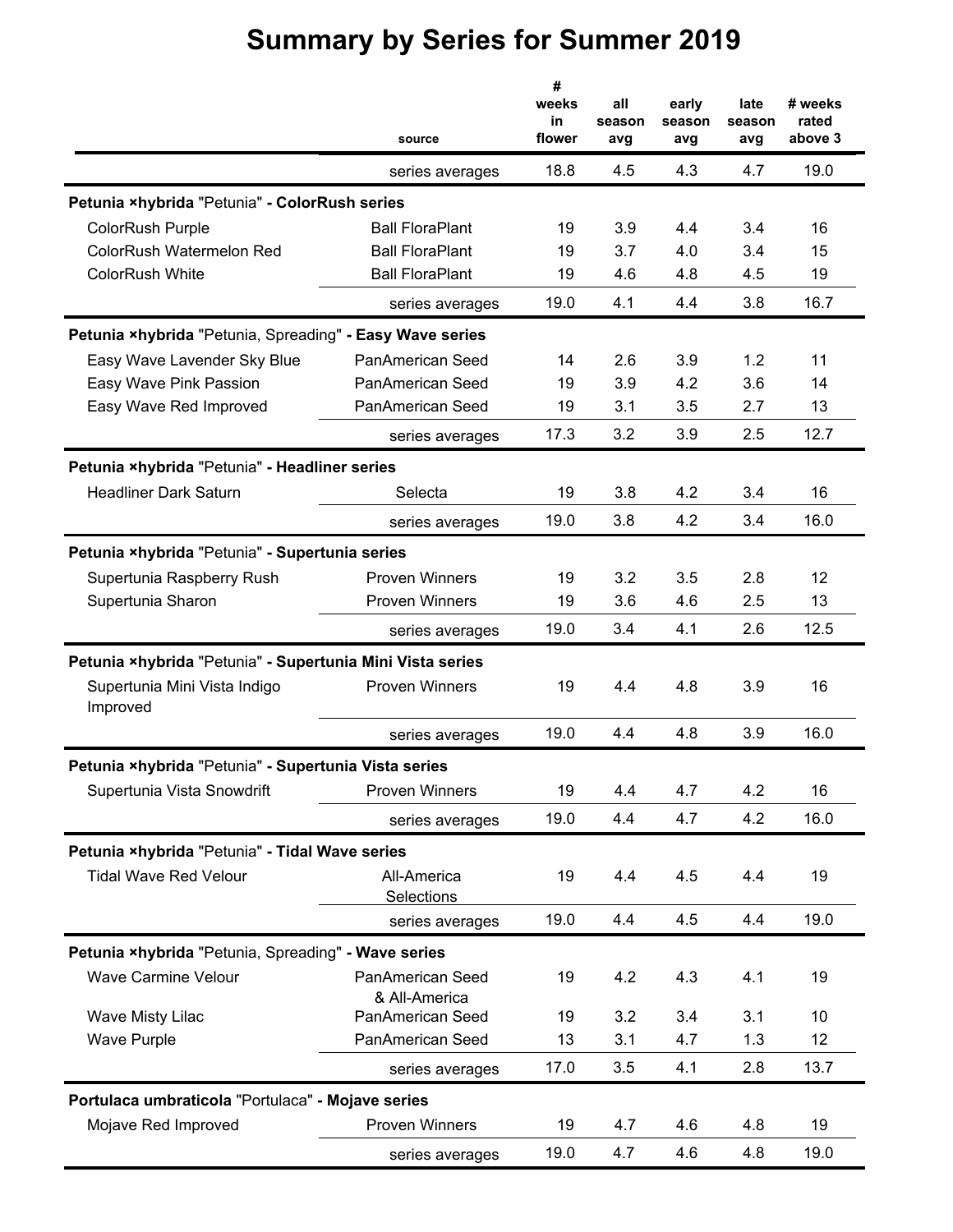|                                                           | source                    | #<br>weeks<br>in<br>flower | all<br>season<br>avg | early<br>season<br>avg | late<br>season<br>avg | # weeks<br>rated<br>above 3 |
|-----------------------------------------------------------|---------------------------|----------------------------|----------------------|------------------------|-----------------------|-----------------------------|
| Salvia "Salvia" - Skyscraper series                       |                           |                            |                      |                        |                       |                             |
| <b>Skyscraper Orange</b>                                  | Selecta                   | 19                         | 4.3                  | 4.6                    | 4.0                   | 19                          |
|                                                           | series averages           | 19.0                       | 4.3                  | 4.6                    | 4.0                   | 19.0                        |
| Salvia xhybrida "Salvia" - Rockin' series                 |                           |                            |                      |                        |                       |                             |
| <b>Rockin' Blue Suede Shoes</b>                           | <b>Proven Winners</b>     | 19                         | 4.7                  | 4.8                    | 4.5                   | 19                          |
|                                                           | series averages           | 19.0                       | 4.7                  | 4.8                    | 4.5                   | 19.0                        |
| Salvia coccinea "Salvia" - Summer Jewel series            |                           |                            |                      |                        |                       |                             |
| Summer Jewel Lavender                                     | All-America<br>Selections | 19                         | 3.6                  | 3.7                    | 3.5                   | 14                          |
| <b>Summer Jewel White</b>                                 | All-America<br>Selections | 19                         | 4.6                  | 4.4                    | 4.7                   | 19                          |
|                                                           | series averages           | 19.0                       | 4.1                  | 4.0                    | 4.1                   | 16.5                        |
| Salvia farinacea "Salvia" - Unplugged series              |                           |                            |                      |                        |                       |                             |
| <b>Unplugged So Blue</b>                                  | <b>Proven Winners</b>     | 19                         | 4.3                  | 4.8                    | 3.9                   | 17                          |
|                                                           | series averages           | 19.0                       | 4.3                  | 4.8                    | 3.9                   | 17.0                        |
| Solenostemon scutellarioides "Coleus" - ColorBlaze series |                           |                            |                      |                        |                       |                             |
| ColorBlaze Wicked Hot                                     | <b>Proven Winners</b>     | 14                         | 3.9                  | 4.5                    | 3.3                   | 13                          |
| ColorBlaze Wicked Witch                                   | <b>Proven Winners</b>     | 1                          | 4.6                  | 4.8                    | 4.4                   | 19                          |
|                                                           | series averages           | 7.5                        | 4.3                  | 4.6                    | 3.9                   | 16.0                        |
| Tagetes erecta "Marigold" - Big Duck series               |                           |                            |                      |                        |                       |                             |
| <b>Big Duck Gold</b>                                      | All-America<br>Selections | 19                         | 4.1                  | 4.8                    | 3.2                   | 14                          |
|                                                           | series averages           | 19.0                       | 4.1                  | 4.8                    | 3.2                   | 14.0                        |
| Tagetes erecta "Marigold" - Little Duck series            |                           |                            |                      |                        |                       |                             |
| Little Duck Orange                                        | AmeriSeed                 | 19                         | 4.4                  | 4.4                    | 4.5                   | 19                          |
|                                                           | series averages           | 19.0                       | 4.4                  | 4.4                    | 4.5                   | 19.0                        |
| Tagetes patula "Marigold" - Super Hero series             |                           |                            |                      |                        |                       |                             |
| Super Hero Spry                                           | All-America<br>Selections | 19                         | 3.8                  | 4.1                    | 3.5                   | 17                          |
|                                                           | series averages           | 19.0                       | 3.8                  | 4.1                    | 3.5                   | 17.0                        |
| Verbena "Verbena" - Superbena Sparkling series            |                           |                            |                      |                        |                       |                             |
| Superbena Sparkling Amethyst<br>Improved                  | <b>Proven Winners</b>     | 19                         | 4.1                  | 4.4                    | 3.8                   | 19                          |
|                                                           | series averages           | 19.0                       | 4.1                  | 4.4                    | 3.8                   | 19.0                        |
| Verbena ×hybrida "Verbena" - EnduraScape series           |                           |                            |                      |                        |                       |                             |
| <b>EnduraScape Pink Bicolor</b>                           | All-America<br>Selections | 19                         | 4.4                  | 4.7                    | 4.0                   | 19                          |
|                                                           | series averages           | 19.0                       | 4.4                  | 4.7                    | 4.0                   | 19.0                        |
| Verbena ×hybrida "Verbena" - Superbena Sparkling series   |                           |                            |                      |                        |                       |                             |
| Superbena Sparkling Rosé                                  | <b>Proven Winners</b>     | 17                         | 2.5                  | 3.4                    | 1.6                   | $\overline{7}$              |